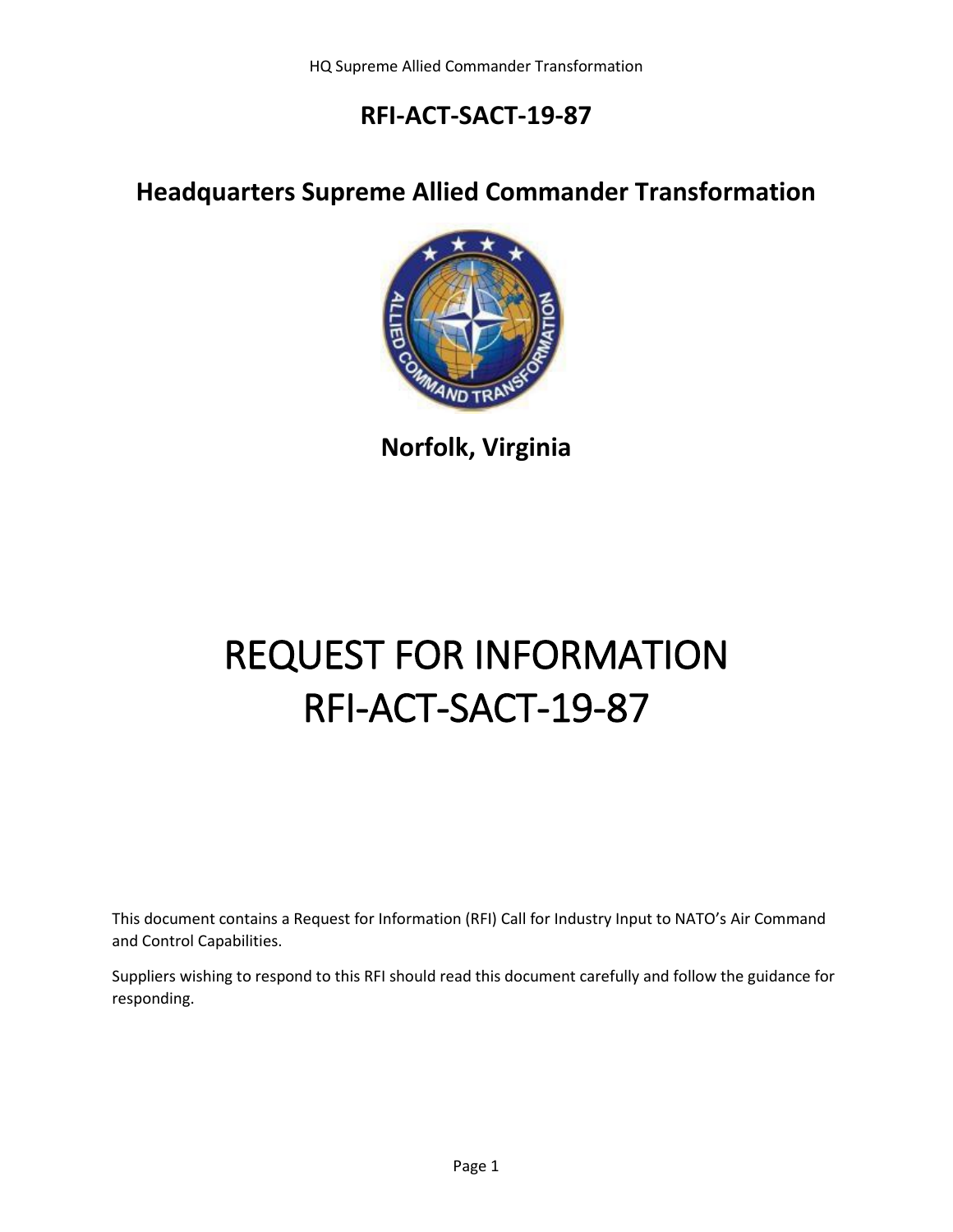## <span id="page-1-0"></span>1 GENERAL INFORMATION

| Request for Information No.          | RFI-ACT-SACT-19-87                                                                       |
|--------------------------------------|------------------------------------------------------------------------------------------|
| Project Title                        | Request for industry input to the further<br>development of NATO's Air Command & Control |
|                                      | capability (state-of-the-art, art-of-the-possible).                                      |
| Due Date for Submission of Requested | 31 Jan 2020                                                                              |
| Information                          |                                                                                          |
| <b>Contracting Office Address</b>    | NATO, HQ Supreme Allied Commander                                                        |
|                                      | <b>Transformation (SACT)</b>                                                             |
|                                      | Purchasing & Contracting Suite 100                                                       |
|                                      | 7857 Blandy Rd, Norfolk, VA, 23511-2490                                                  |
| <b>Contracting Points of Contact</b> | Ms. Tonya Bonilla                                                                        |
|                                      | Tonya.bonilla@act.nato.int                                                               |
|                                      | 757-747-3575 or                                                                          |
|                                      |                                                                                          |
|                                      | Ms. Catherine Giglio                                                                     |
|                                      | Catherine.gigilo@act.nato.int                                                            |
|                                      | 757-747-3856                                                                             |
| <b>Technical Points of Contact</b>   | MAJ Christopher Nunez                                                                    |
|                                      | Christopher.nunez@act.nato.int                                                           |
|                                      | 757-747-3487                                                                             |

# 2 DISCLAIMER

This is a Request for Information (RFI) for market research/survey purposes only, does not constitute an Invitation for Bid or a Request for Proposal and should not be considered as a commitment on the part of the North Atlantic Treaty Organization (NATO). Responses to this market research request are placed on notice that any information received by NATO does not ensure participation in any planned or anticipated future solicitations or contract awards. NATO will not reimburse participants for any expenses associated with their participation in this informational request.

# 3 INTRODUCTION

Headquarters Supreme Allied Commander Transformation (HQ SACT) is issuing this Request for Information (RFI) in order to engage with industry. The intention is to establish the state-of-the-art and art-of-the-possible with respect to technologies and products in the area of NATO Air Command and Control (AirC2).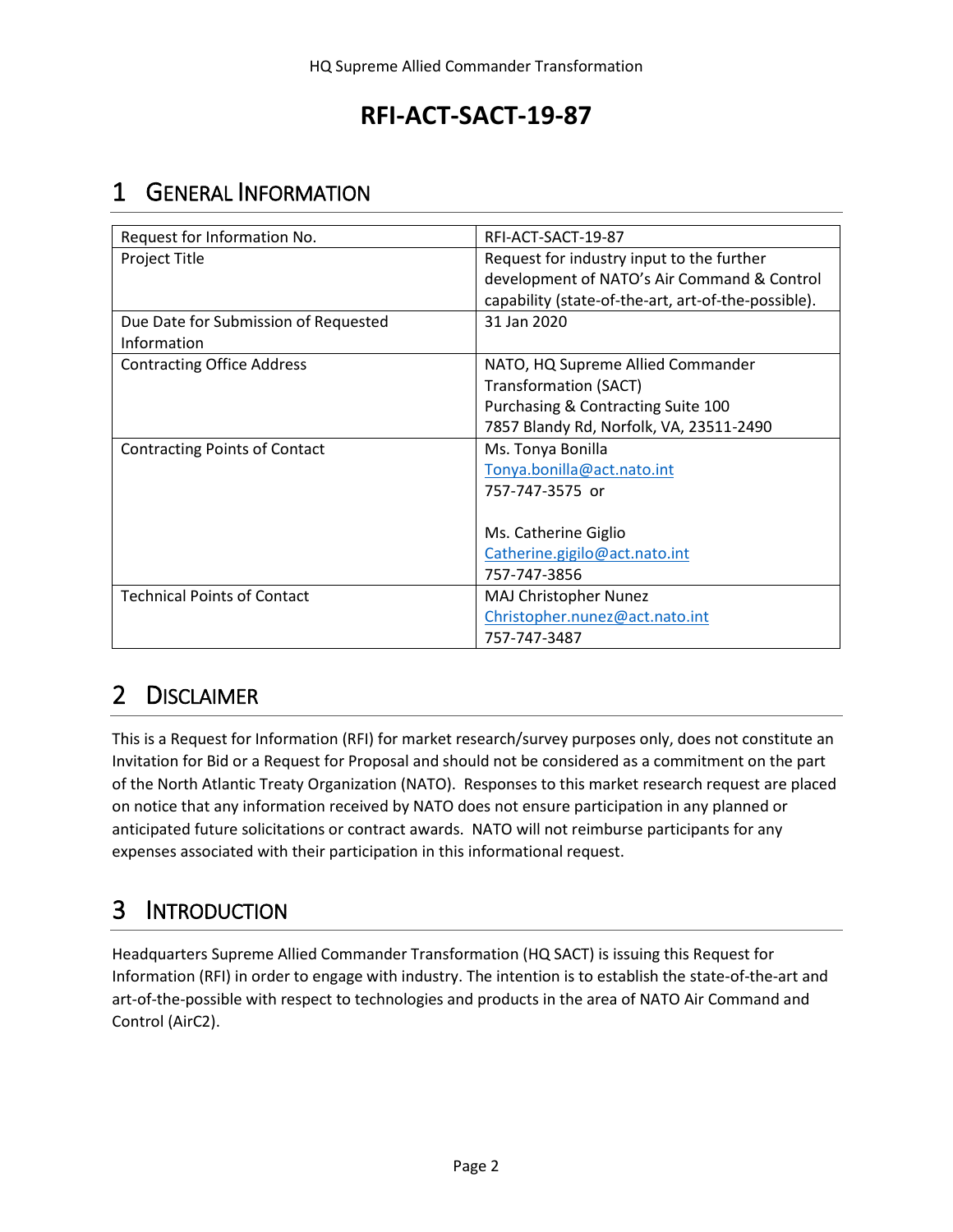#### 4 BACKGROUND

Currently, AirC2 within the NATO Command Structure (NCS) and NATO Forces Structure (NFS) is mainly supported by the following tools:

- Air Command and Control System (ACCS);
- AirC2 Information Services (AirC2IS)
- Legacy and Interim systems (ICC, NEC CCIS, MASE, NIRIS, CSI)

In an effort to harmonize the future development of NATO AirC2 across all aspects of DOTMLPFI (**D**octrine, **O**rganization, **T**raining, **M**ateriel, **L**eadership, **P**ersonnel, **F**acilities, **I**nteroperability), a comprehensive AirC2 Capability Architecture will be developed in the upcoming years. Due to the high level of AirC2 integration between the NCS, the NATO Force Structure (NFS), NATO Nations, and other partners, the architecture's scope needs to span from the NATO Enterprise through the Alliance and including Federations. Hence, tools supporting AirC2 need to emphasize on **M**(ateriel) and especially **I**(nteroperability) aspects.

For that reason this RFI seeks to get information about art-of-the-possible and state-of-the-art technologies and products to allow for informed governance decisions on the future of AirC2 within NATO.

## 5 REQUESTED INFORMATION

#### 5.1 SUMMARY

HQ SACT is investigating Information Technologies (IT) and Interoperability Solutions resident within NATO nations' industries, which have the potential to support NATO's AirC2 capability needs. This investigation is researching potential IT and interoperability solutions to support operational- and tactical-level planning, tasking, and control of joint air operations performed under Joint Force Air Component Commander, Joint Force Air and Missile Defence Commander, and Joint Force Airspace Control Authority responsibilities.

#### <span id="page-2-0"></span>5.2 DETAILS

Functional areas of interest include (in no specific order), but are not limited to:

- Air Strategy Development
- Air and Missile Defence Planning
- Air Support Request Management
- Air Mission Tasking Development
- Air Mission Monitoring and Management
- Air Domain Situational Awareness/Surveillance
- Air C2 Asset Planning and Management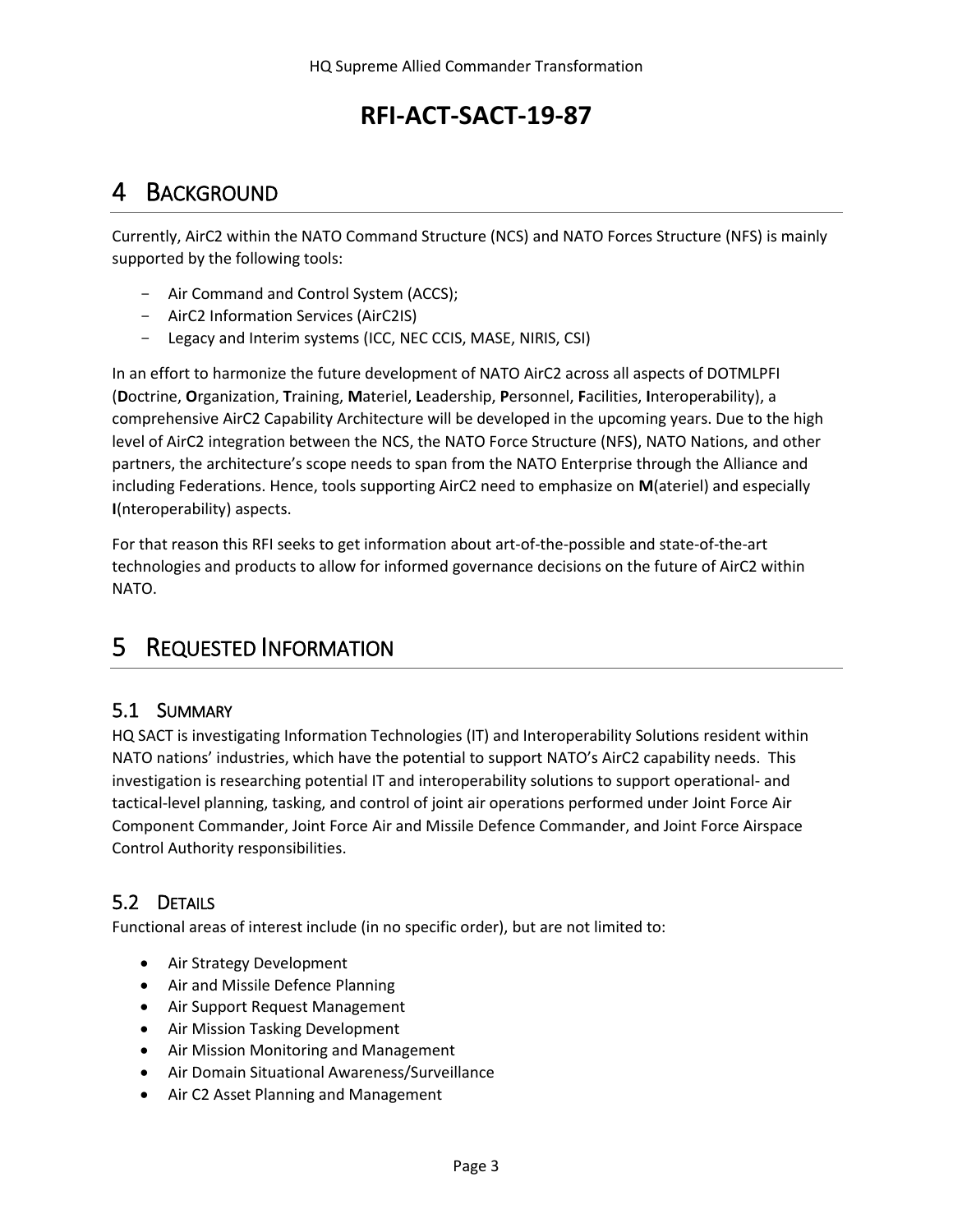- Intelligence Preparation of the Operational Environment
- Air ISR Strategy Development and Planning
- JFACC Target Planning
- Dynamic and Time Sensitive Targeting
- Airspace Planning & Management
- Joint Personnel Recovery Planning and Management
- Air and Missile Mission Control (Tactical C2)
- Air Mission Reporting
- **•** Tactical and Operations Assessment
- Space Operations Integration (with AirC2)
- Cyber Operations Integration (with AirC2)
- Electronic Warfare Battle Management Integration (with AirC2)
- NATO NCS Cross-Component Interoperability
- NATO NCS, Alliance, and Coalition Interoperability
- BMD surveillance and BMD weapons engagement

#### 5.3 REQUEST

HQ SACT kindly requests NATO nations' industries to provide information packages identifying and describing IT and interoperability solutions, which could potentially support NATO AirC2. In parallel we will encourage Nations to engage with industries having promising products and/or solutions and to make them aware of this RFI. All Commercial/Governmental/Military of the Shelf (COTS/GOTS/MOTS or CGM) are of interest and the information packages should include statements covering the following, amongst others:

- functionality
- scalability
- hard-/software requirements
- service orientation
- realization of open architecture (i.e. future proof)
- interoperability standards
- prizing / lifecycle cost (including lifecycle support costs)
- level of maturity
- intellectual property rights
- embedded technologies
- quality control standards
- facility/locations where live demonstrations may be provided
- specify if the programme is domestic, deployed internationally, or a combination of both
- any logistic, sustainment, and training delivered as part of a prime contract
- challenges to developing exportable capabilities and approaches to limit the impact of national export restrictions
- implemented multi-level security or a method to segregate data from different users (e.g. role based permissions)
- observed downtimes for system software/hardware updates and mitigation approaches